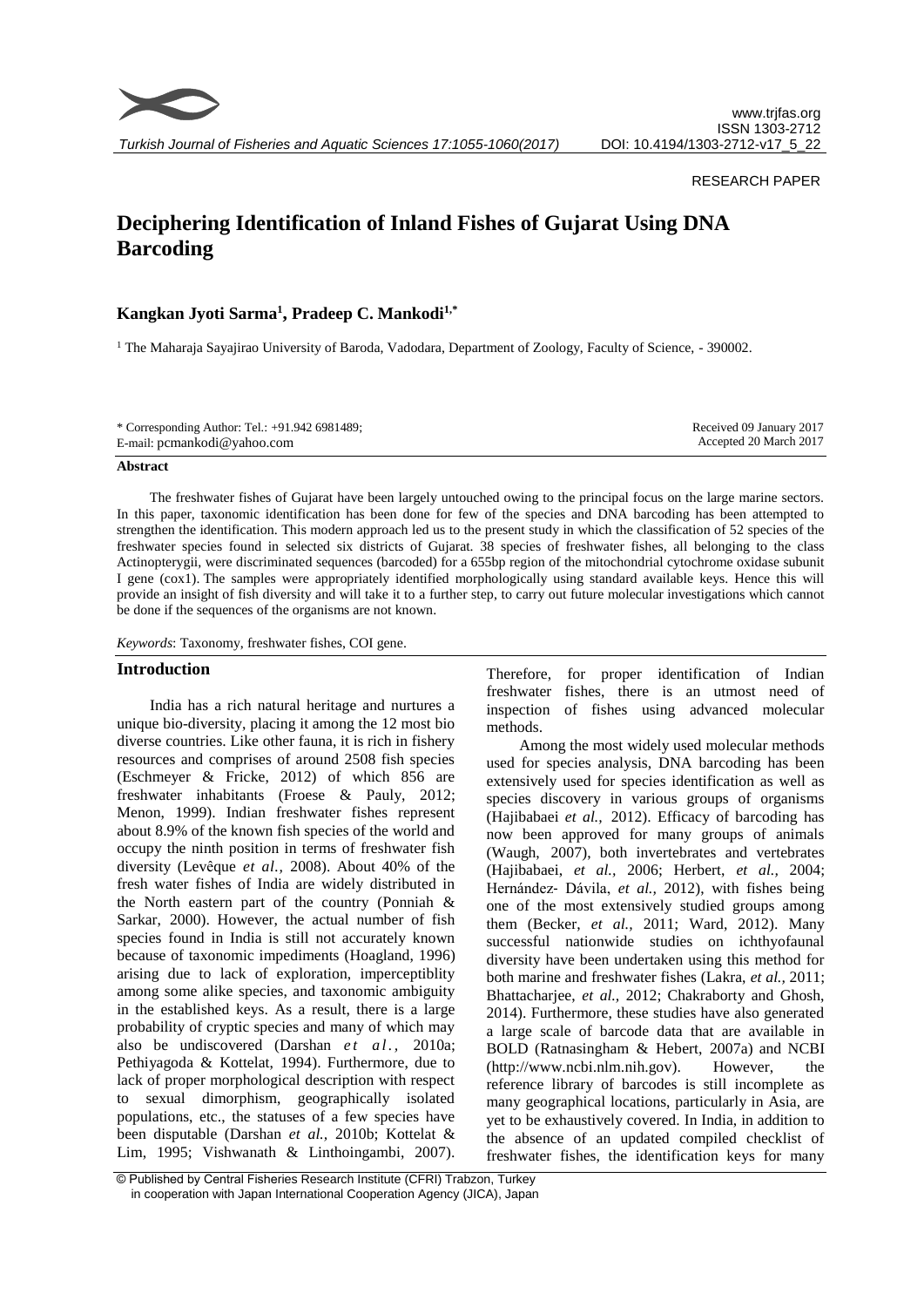valid species have not been updated since, the study of Talwar and Jhingran (1991) and KC Jayaram (2006).

In this context, there is an urgent need for the assessment of freshwater fish species of Gujarat through morphological analysis and DNA barcoding. Few sequences of freshwater fishes from this part of the country have been submitted to the database and few studies have addressed problems specific to certain groups. Regarding the taxonomical evidences of the freshwater fishes found in Gujarat, an annual report by Zoological Survey of India, Devi and Indra (2012) reports about 120 freshwater fishes in Gujarat state. According to books by authors, Dholakia (2004), Patel and Chhaya (1990), a total of 96 freshwater fishes are present in the state of Gujarat. The other major literature resource available for freshwater fishes indicates work done by Goswami and Mankodi (2010) and Gohil and Mankodi (2013) on Nyari-II reservoir and Mahi River where they found fifteen and twenty-six species of fishes respectively. However, a comprehensive assessment of DNA barcodes of freshwater fishes of Narmada River, Gujarat has been done for freshwater fishes (Khedkar *et al.,* 2014). But still many species are left which is to be dealt with for molecular aspects.

DNA barcoding is a concept in which a short nucleotide sequence of mitochondrial genome will act as a DNA barcode for species identification of animals and it is proven to be a rapid and enhanced tool for precise identification of animal species. DNA barcoding works under the principle that inter-species variations are greater than the intraspecies variations, allowing one to distinguish the species using nucleotide sequences. Six-fifty nucleotide bases of 5′ cytochrome c oxidase subunit I gene (COI) have been accepted as a universal barcode to delineate animal life of this planet.

Indeed, the very characteristic that makes the COI gene a candidate for high-through put DNA barcoding highly constrained amino acid sequence and thus broad applicability of primers (Hebert *et al.,* 2003) also limits its information content at deeper phylogenetic levels (Russo, *et al.,* 1996; Zardoya & Meyer, 1996). Finally, while superficially appealing, the very term DNA barcoding is unfortunate, as it implies that each species has a fixed and invariant characteristic like a barcode on a supermarket product.

Currently, records are available for 10868 fishes belonging to the class Actinopterygii on the Barcode of Life Data Systems; BOLD (Ratnasingham & Hebert, 2007b). By utilizing the advance in analysis technology, barcoding is going to help investigators for quick and efficient recognition of known species and also to retrieve any particular information about them. This technique will also speed up the discovery of species yet to be named by helping in comparison with nearest found species. Thus, this technology will provide vital for appreciating and managing any species biodiversity in the earth.

The present study has been mainly focused on development of DNA barcode database along with proper morphological identification for some of the less available freshwater fishes of Gujarat, a rarely studied part of fauna in the state. This study was undertaken keeping in mind the increased conservation needs of the depleting fauna. It is to also to be known that only few fishes have been successfully barcoded in this attempt although more such work for the fresh water fishes is very much necessary.

# **Materials and Methods**

Random sample collections of about 52 different species of fishes were collecetd from various perennial water sources, i.e., rivers and few ponds in the districts mainly Vadodara, Bharuch, Mehsana, Rajkot, Panchmahal and Banaskantha in the post monsoon months from August to December, 2014. The number of species collected and other details of the collection have been shown in map with appropriately tagged GPS (GARMIN OREGON 650) locations (Figure 1).

Digital photographs of all the fishes were taken immediately and the fish were stored and preserved at -20ºC. The composition of samples is multi species, signifying the characteristic feature of the freshwater fisheries. All the fishes were identified morphometrically, with the help of Day's volume I and II (1888), Talwar and Jhingran (1991), Freshwater Fishes of India (Daniels, 2002) and [Leibniz Institute of Marine Sciences](https://en.wikipedia.org/wiki/Leibniz_Institute_of_Marine_Sciences) (IFM-GEOMAR) in Kiel, Germany managed website [www.fishbase.org,](http://www.fishbase.org/) a global species database for fishes.

### **DNA Isolation and Sequencing**

Genomic DNA was extracted from the stored muscle and gill tissue samples by the standard available QIAGEN DNeasy Blood & Tissue Kit. The COI gene approximately 650 bp length located in the mitochondrial genome was amplified using three different sets of primers for different species in Thermal cycler (Table 1)

The processed sequencing plate was loaded on an automated 3500xL Genetic Analyzer using POP 7 for sequencing. The sequencing was done both in the forward and reverse directions.

#### **Sequence Analysis**

Sequence analysis was done using sequencing analysis software version 5.4 (Applied Biosystems) and BioEdit, biological sequence alignment editor (Ibis Biosciences). Consensus sequences generated after aligning gene sequences from forward and reverse primers. These sequences were subjected to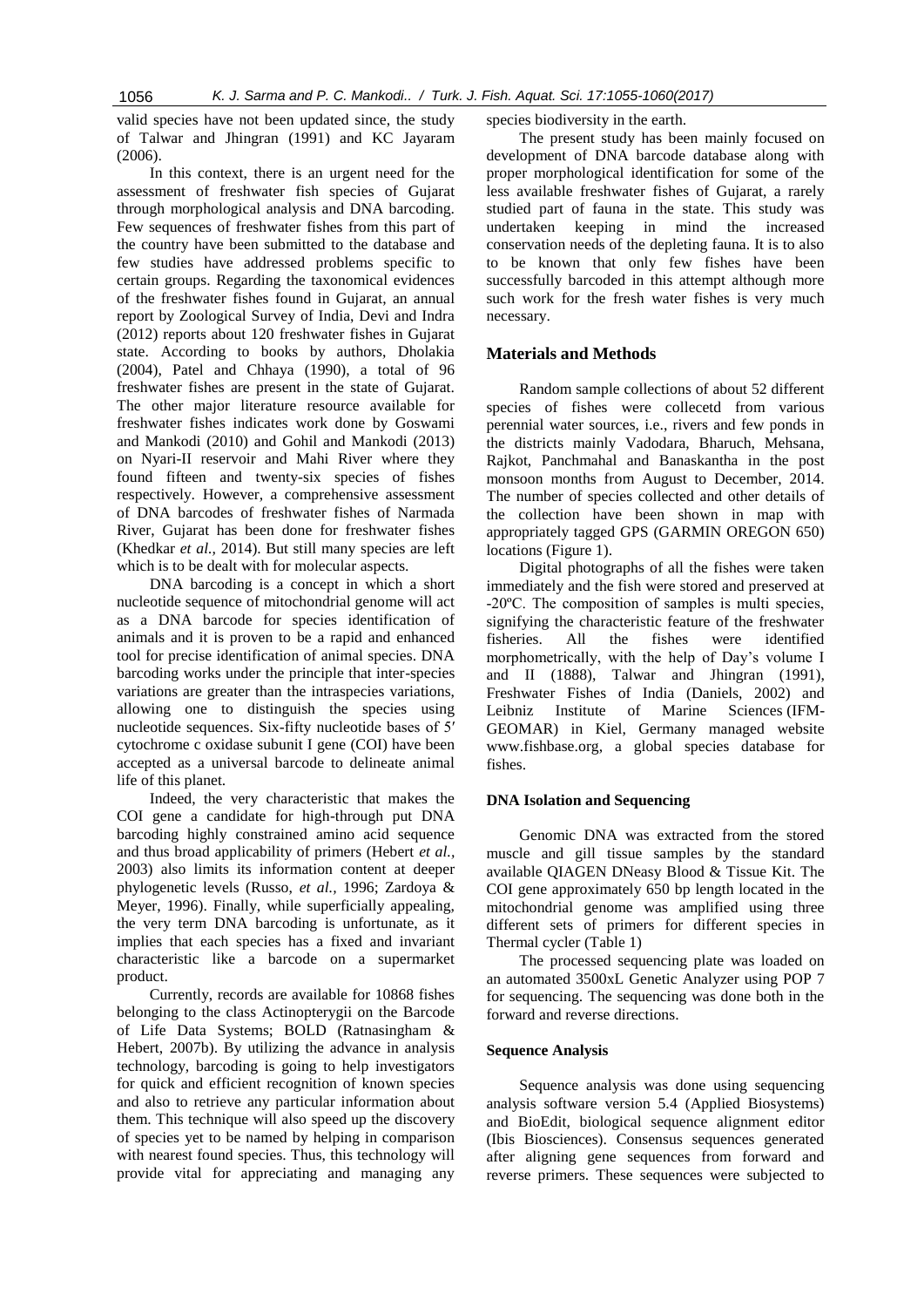

Figure 1. Map representation of the sampling sites with the number of samples.

\*The map shows the various districts visited in the state of Gujarat for collection of samples and also the number of total samples collected per district.

**Table 1.** List of universal primers used for sequencing

| Sr No. | Primers Used        | Sequence                                               | Reference                      |  |  |
|--------|---------------------|--------------------------------------------------------|--------------------------------|--|--|
| 1.     | FishF2 t1 (Forward) | TGTAAAACGACGGCCAGTCGACTAATCAT<br>AAAGATATCGGCAC        | (Ivanova <i>et al.</i> , 2007) |  |  |
|        | FishR2 t1 (Reverse) | CAGGAAACAGCTATGACACTTCAGGGTGA<br><b>CCGAAGAATCAGAA</b> | (Ivanova et al., 2007)         |  |  |
| 2.     | LCO1490 (Forward)   | GGTCAACAAATCATAAAGATATTGG                              | (Folmer et al., 1994)          |  |  |
|        | HCO2198 (Reverse)   | <b>TAAACTTCAGGGTGACCAAAAAATCA</b>                      | (Folmer et al., 1994)          |  |  |
| 3.     | FISH-BCL (Forward)  | <b>TCAACYAATCAYAAAGATATYGGCAC</b>                      | (Baldwin et al., 2009)         |  |  |
|        | FISH-BCH (Reverse)  | <b>ACTTCYGGGTGRCCRAARAATCA</b>                         | (Baldwin et al., 2009)         |  |  |

\*The above table shows the list of universally available and standard primers for fish DNA barcoding and sequencing.

Sequence match analysis using Basic Local Alignment Search Tool (BLAST) on NCBI. Consensus sequences which showed significant match with the earlier identified data on NCBI were submitted to BOLDSYSTEMS according to the guidelines provided onto BOLD website [\(http://www.boldsystems.org\)](http://www.boldsystems.org/). For few species where NCBI data was not available, they were subjected to detailed and thorough morphological analysis and have been submitted to BOLD.

### **Results and Discussion**

This study of identification of freshwater fishes from Gujarat was based on the morphological investigation followed by DNA barcoding approach revealed 38 different species of freshwater fishes. In a few cases, morphological species keys were difficult to discern. The DNA barcoding approach resolved some identification issues and explained the actual species composition in the region (Table 2).

A broad species identification of the studied

freshwater fishes was developed based on BOLD and NCBI databases. Most of the identified fishes could be verified from the present database. The rest of the unavailable species have been grouped as per their barcoding availability from Gujarat, India and world. Species (like *Wallago attu, Glossogobius giuris, Labeo gonius, Labeo calbasu, Mystus cavasius, Colisa fasciata, Sperata seenghala, Nandus nandus, Mastacembelus armatus, Puntius sophore, Catla catla, Labeo bata, Heteropneustes fossilis, Channa punctata* and *Clarias gariepinus)* have been barcoded for the first time from Gujarat. Species like *Sicamugil cascasia* and *Cyprinus carpio* are primarily available in BOLD from India with this study only. And most importantly species like *Labeo ariza, Puntius burmanicus, Gobius personatus* and *Cirrhina cirosus* had no match with any of species listed the database. They have been enlisted with proper accession numbers in BOLD.

The summarised form of the Neighbour joining tree of cytochrome oxidase I gene sequences of the 38 different freshwater fishes is shown (Figure. 2).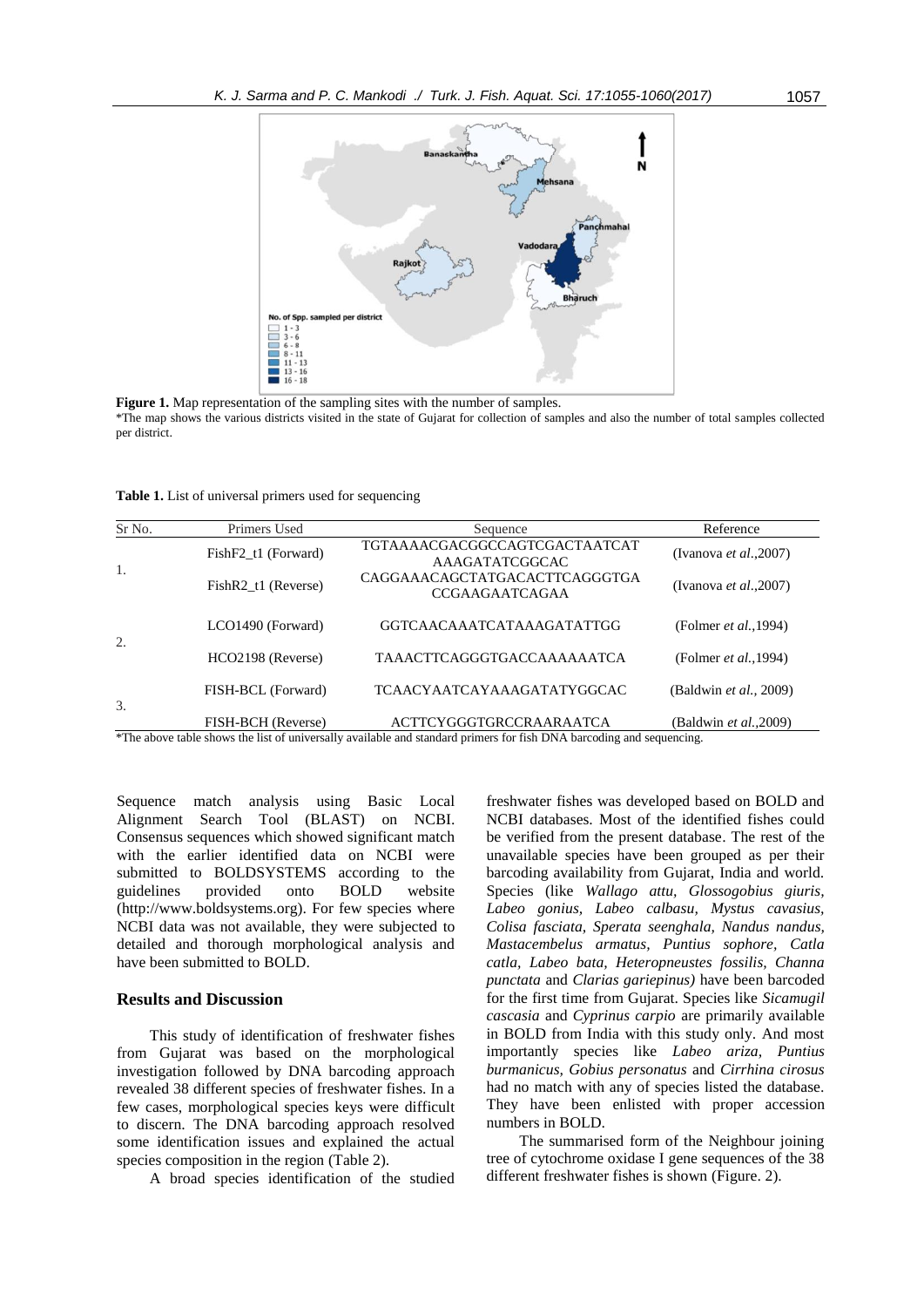

**Figure. 2.** Summary of Neighbour joining tree of cytochrome oxidase I gene sequences derived from 38 fish species. \*The neighbour joining tree comprising of the cytochrome oxidase I gene sequences derived from 38 barcoded fish species has been constructed using available standard online software tools.

The tree created using appropriate software tools and the DNA sequence obtained from the species suggests the genetic differences between the species. The base 0.3 suggests the nucleotides per sites in the alignment. The neighbour joining tree constructed with the obtained nucleotides of the specimens shows the inter relationship between them. It is clearly seen that separate clade has been formed for different families. The first major clade shows the family Siluridae with their respective distances between the species of the Cyprinidae family. The families of Siluridae and Cyprinidae are distanly related by 8% which shows their relative closeness in characters. Further, species of families like Channidae and Gobiidae are forming a clade at the end of the tree which shows their maximum distances from the others. The unique characteristics of the family Channidae, fishes also known as the 'Snakehead fishes' owing to their structure of the head resembling to that of the snake and also the body structure is very much unique for the freshwater fishes. Similarly, the characteristics of the family Gobiidae differentiates itself from the rest of the species by forming a separate clade though it was observed that *Sicamugil cascasia*, a species of mullet belonging to the eustarine region was 74% related to Gobiids. The similarity of characters presently surviving in the same ecological niche can be connected with the closeness of both the species of both the groups.

### **Conclusion**

Thus, it can be concluded that 38 freshwater fish species after being primarily identified through morphological identification with various keys have been confirmed and validated using DNA barcoding. Occurrence of the four newly barcoded species was evident in the study but still discussions on their doubtful status can be done though taxonomical classification of the same has been very well taken care of. However, the remaining of the studied species representing 13 families can be seen convincing and requires no further assessment. The universal fish primers were used for all the 38 species. The barcode sequences were clearly able to differentiate between the different species. Though if the present database is augmented with multiple sequences for a target species of the same range of distribution, the species taxonomy would be further strengthened and assessment of biodiversity would be correct and much easier in future.

#### **Acknowledgements**

We would like to express my gratitude to Dr. Snehal Bagatharia, Sector Specialist, Gujarat State Biotechnology Mission, Gandhinagar for allowing me to use the well-equipped lab facilities to carry out the molecular part of the work. I would also like to take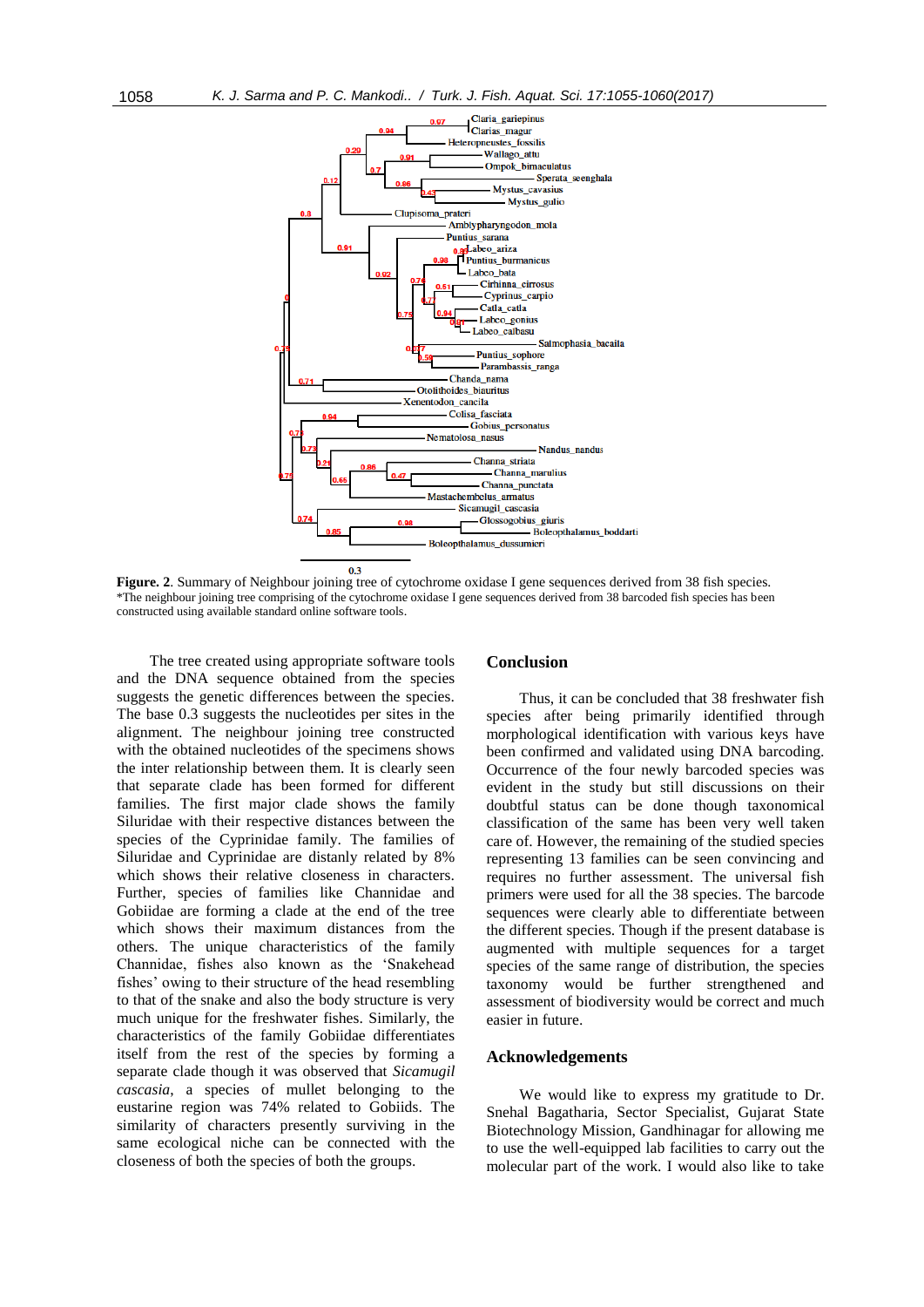| Sr. No.        | Order               | Family           | Species Name              | <b>Bold Accesson Numbers</b> |
|----------------|---------------------|------------------|---------------------------|------------------------------|
| 1              |                     | Cyprinidae       | Labeo gonius              | <b>ANGEN110-15</b>           |
| $\overline{c}$ |                     | Cyprinidae       | Labeo calbasu             | ANGEN111-15                  |
| $\overline{3}$ |                     | Cyprinidae       | Labeo ariza               | <b>ANGEN118-15</b>           |
| 4              |                     | Cyprinidae       | Labeo bata                | <b>ANGEN264-15</b>           |
| 5              |                     | Cyprinidae       | Cyprinus carpio           | <b>ANGEN270-15</b>           |
| 6              |                     | Cyprinidae       | Catla catla               | ANGEN262-15                  |
| 7              | Cypriniformes       | Cyprinidae       | Puntius sophore           | ANGEN260-15                  |
| 8              |                     | Cyprinidae       | Osteobrama cotio          | ANGEN261-15                  |
| 9              |                     | Cyprinidae       | Puntius burmanicus        | <b>ANGEN119-15</b>           |
| 10             |                     | Cyprinidae       | Puntius sarana            | ANGEN263-15                  |
| 11             |                     | Cyprinidae       | Cirrhina cirosus          | ANGEN273-15                  |
| 12             |                     | Cyprinidae       | Salmophasia bacaila       | <b>ANGEN270-15</b>           |
| 13             |                     | Cyprinidae       | Amblypharyngodon mola     | ANGEN302-15                  |
| 14             |                     | Siluridae        | Wallago attu              | ANGEN106-15                  |
| 15             |                     | Siluridae        | Mystus gulio              | ANGEN116-15                  |
| 16             |                     | Siluridae        | Mystus cavasius           | <b>ANGEN112-15</b>           |
| 17             |                     | Siluridae        | Sperata seenghala         | ANGEN115-15                  |
| 18             | Siluriformes        | Siluridae        | Heteropneustes fossilis   | ANGEN265-15                  |
| 19             |                     | Siluridae        | Ompok bimaculatus         | <b>ANGEN266-15</b>           |
| 20             |                     | Siluridae        | Claria gariepinus         | <b>ANGEN272-15</b>           |
| 21             |                     | Siluridae        | Clarias magur             | <b>ANGEN300-15</b>           |
| 22             |                     | Schilbeidae      | Clupisoma prateri         | ANGEN120-15                  |
| 23             |                     | Gobiidae         | Glossogobius giuris       | <b>ANGEN108-15</b>           |
| 24             |                     | Gobiidae         | Gobius personatus         | ANGEN267-15                  |
| 25             |                     | Gobiidae         | Boleopthalamus dussumieri | <b>ANGEN270-15</b>           |
| 26             |                     | Gobiidae         | Boleopthalamus boddarti   | <b>ANGEN299-15</b>           |
| 27             | Perciformes         | Ambassidae       | Parambassis ranga         | <b>ANGEN298-15</b>           |
| 28             |                     | Ambassidae       | Chanda nama               | ANGEN304-15                  |
| 29             |                     | Nandidae         | Nandus nandus             | ANGEN117-15                  |
| 30             |                     | Sciaenidae       | Otolithoides biauritus    | ANGEN303-15                  |
| 31             |                     | Osphronemidae    | Colisa fasciata           | ANGEN114-15                  |
| 32             |                     | Ophiocephalidae  | Channa striata            | ANGEN301-15                  |
| 33             | Symbranchiformes    | Ophiocephalidae  | Channa marulius           | <b>ANGEN107-15</b>           |
| 34             |                     | Ophiocephalidae  | Channa punctata           | ANGEN268-15                  |
| 35             | <b>Beloniformes</b> | Belonidae        | Xenentodon cancila        | ANGEN109-15                  |
| 36             | Synbranchiformes    | Mastachembelidae | Mastachembelus armatus    | ANGEN259-15                  |
| 37             | Mugiliformes        | Mugilidae        | Sicamugil cascasia        | ANGEN113-15                  |
| 38             | Clupeiformes        | Clupeidae        | Nematolosa nasus          | <b>ANGEN269-15</b>           |
|                |                     |                  |                           |                              |

|  |  |  |  | <b>Table 2.</b> List of the 38 species barcoded along with BOLD accession numbers |  |
|--|--|--|--|-----------------------------------------------------------------------------------|--|
|  |  |  |  |                                                                                   |  |

the opportunity to thank the Head, Department of Zoology, The Maharaja Sayajirao University of Baroda, Vadodara for allowing me to use the laboratory for storage and preservation of the specimens. Mr. Parth A. Tailor is thankfully acknowledged for preparation of the cartographical representation of the sampling distribution.

### **References**

- Barcode of Life Data Systems (2014). Information on generation and application of barcode data. Retrieved fro[m http://www.boldsystems.org/](http://www.boldsystems.org/)
- Becker, S., Hanner, R., & Steinke, D. (2011). Five years of FISH-BOL: brief status report. *Mitochondrial DNA*, *22*(sup1), 3-9.
	- <http://dx.doi.org/10.3109/19401736.2010.535528>
- Bhattacharjee, M. J., Laskar, B. A., Dhar, B., & Ghosh, S. K. (2012). Identification and re-evaluation of freshwater catfishes through DNA barcoding. *PloS one*, 7(11), e49950.

http://dx.doi.org/10.1371/journal.pone.0049950

Chakraborty, M., & Ghosh, S. K. (2014). An assessment of the DNA barcodes of Indian freshwater fishes. *Gene*, *537*(1), 20-28.

http://dx.doi.org/10.1016/j.gene.2013.12.047

- Daniels, R. R. (2002). Freshwater fishes of peninsular India. India, Universities Press, 278 pp.
- Darshan, A., Anganthoibi, N., & Vishwanath, W. (2010). Redescription of the striped catfish *Mystus carcio* (Hamilton) (Siluriformes: Bagridae), *Zootaxa*, 2475, pp. 48–54.
- Day, F. (1888). The Fishes of India: Being a natural history of the fishes known to inhabit the seas and fresh waters of India, Burma, and Ceylon. India (Vol. 1).
- Devi, R. K., & Indra, T. J. (2012). Check List of the Native Freshwater Fishes of India. Accessed from zsi.gov.in/checklist/NativefreshwaterFishesofIndia.ht ml
- Dholakia, A. D. (2004). Fisheries and aquatic resources of India. India, Daya Books, 443 pp.
- Eschmeyer, W. N., & Fricke, R. (2012). Catalog of Fishes electronic version. California Academy of Sciences, San Francisco. Available at http://research.calacademy. org/research/ichthyology/catalog/fishcatmain.asp.
- Froese, R., & Pauly, D. (2012). Fishbase database. World Wide Web Electronic Publications. Retrieved from [http://www.fishbase.org](http://www.fishbase.org/)
- Gohil, M. N., & Mankodi, P. C. (2013). Diversity of Fish Fauna from Downstream Zone of River Mahisagar, Gujarat State, India. *Research Journal of Animal,*